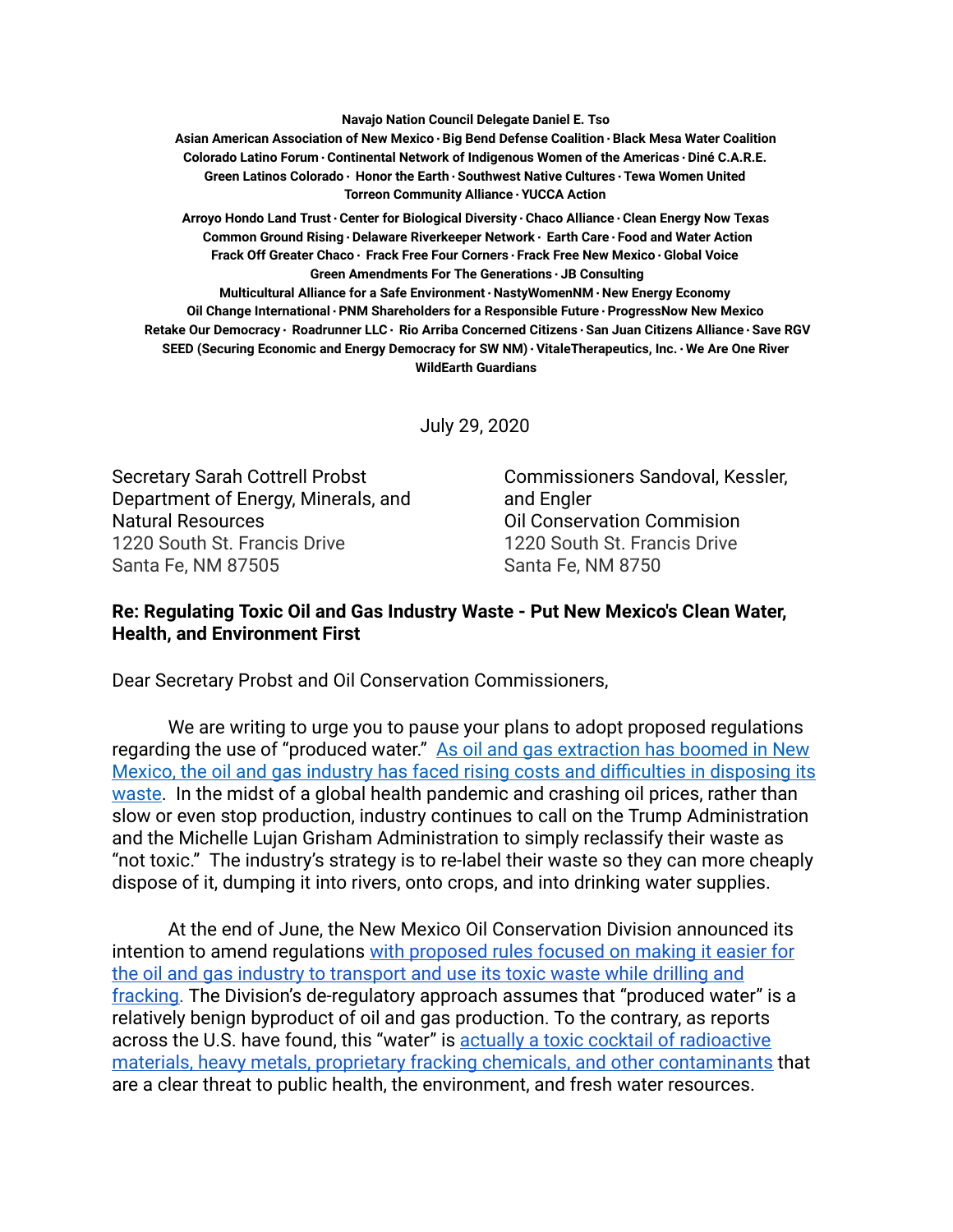Aided by the absence of a pre-hearing stakeholder engagement process, the proposed rules fall dramatically short of the Division's mandate to "regulate" the use of produced water within the oil and gas fields "in a manner that protects public health, the environment and fresh water sources." 70-2-12.B(12) NMSA 1978. Alarmingly, the proposed rules actually endorse the dumping and discharge of this waste outside of oil and gas producing regions.

The Oil Conservation Division's proposed regulations would allow oil and gas companies to use and transport "produced water" when drilling and fracking, provided that public health, the environment, and fresh water are protected. Unfortunately, there exists no standards or safeguards to actually protect public health, the environment, and fresh water from "produced water." In fact, this waste is [considered too toxic to treat](https://www.nrdc.org/experts/becky-hammer/frackings-aftermath-wastewater-disposal-methods-threaten-our-health-environment) . Absent clear standards and information, there is no way for the Commission to ensure that the use and transport of the oil and gas industry's toxic waste will protect workers, adjacent communities, groundwater, surface waters, and otherwise ensure the environment is not contaminated.

Furthermore, the proposed rules would allow the oil and gas industry to discharge or otherwise dump its toxic waste outside of oil and gas producing areas. Although the rules would allow this only where approved by the New Mexico Water Quality Control Commission, they explicitly imply that the Commission will at some point adopt rules that will actually allow the dumping of "produced water" onto lands and in streams. This is a scary proposition considering that there are no known methods to safely treat this waste. The Oil Conservation Division's rules appear to set the stage for a more insidious plan to allow companies to dump their toxic waste into our environment.

Overall, these rules would set a dangerous precedent. Rather than help New Mexico transition away from reliance on oil and gas, they would further entrench and enshrine the industry, jeopardizing the state's public health and financial well-being, our environment, and our ability to meet climate objectives.

New Mexico's communities and clean water deserve to be protected. If the Oil Conservation Commission moves forward in adopting new regulations, we urge you to adopt rules that:

- Prohibit the use of fresh water during drilling and hydraulic fracturing;
- Expressly forbid the discharge or dumping of "produced water;" and
- Require that as "produced water" is created, transported, or used, it is regulated as a toxic and hazardous waste that is inherently dangerous and handled and disposed of accordingly.

We urge the Oil Conservation Division to course correct and focus on developing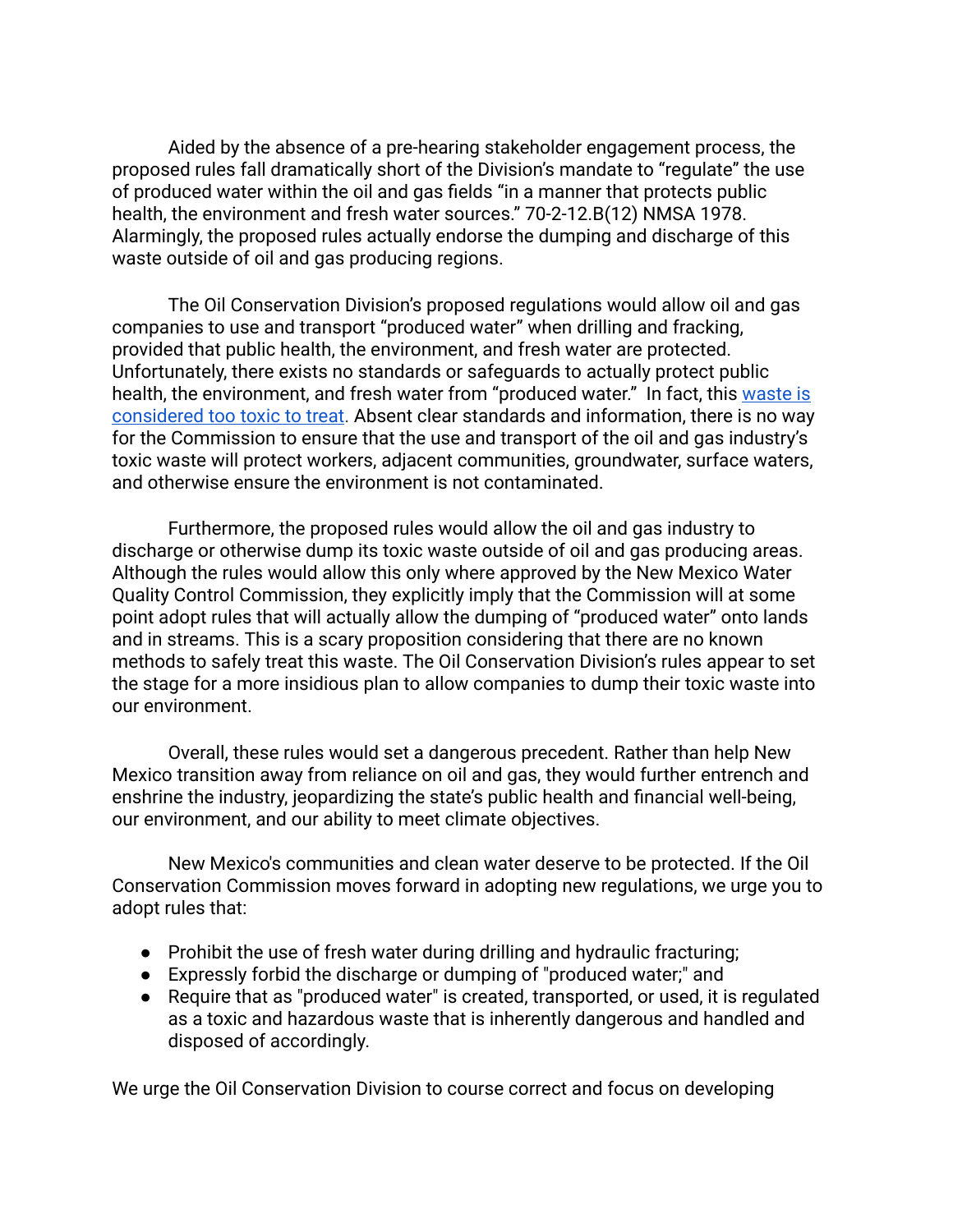and implementing meaningful rules for oil and gas waste management, including water conservation and watershed resilience strategies to protect communities and meet our state's climate goals. Please put the brakes on your proposal to amend your regulations and instead put New Mexico's clean water, health, and environment first. Thank you.

Signed,

Jeremy Nichols, Climate and Energy Program Director **WildEarth Guardians**  301 Guadalupe St., Suite 201 Santa Fe, NM 87501 [jnichols@wildearthguardians.org](mailto:jnichols@wildearthguardians.org) 

Evalyn Bemis, President **Arroyo Hondo Land Trust**  21 Leaping Powder Road Santa Fe NM 87508 [evalyn@newmexico.com](mailto:evalyn@newmexico.com)

Robert Nelson, Co-President **Asian American Association of New Mexico**  P.O. Box 8994 Albuquerque, NM 87104 [info@aaanm.us](mailto:info@aaanm.us) 

Richard Mark Glover, Board Member **Big Bend Defense Coalition**  PO Box 812 Alpine, TX 79843 [rmglover98@gmail.com](mailto:rmglover98@gmail.com) 

Hope Alvarado, Native Movement Builder **Black Mesa Water Coalition**  10300 Range Rd SW Albuquerque, NM 87121 [Movementbuilding@blackmesawaterco](mailto:Movementbuilding@blackmesawatercoalition.org)  [alition.org](mailto:Movementbuilding@blackmesawatercoalition.org)

Taylor McKinnon, Senior Public Lands **Campaigner Center for Biological Diversity**  P.O. Box 1178 Flagstaff, AZ 86002-1178 [tmckinnon@biologicaldiversity.org](mailto:tmckinnon@biologicaldiversity.org) 

Anson Wright, Coordinator **Chaco Alliance**  4990 SW Hewett Blvd. Portland, Oregon, 97221 [ansonw@comcast.net](mailto:ansonw@comcast.net)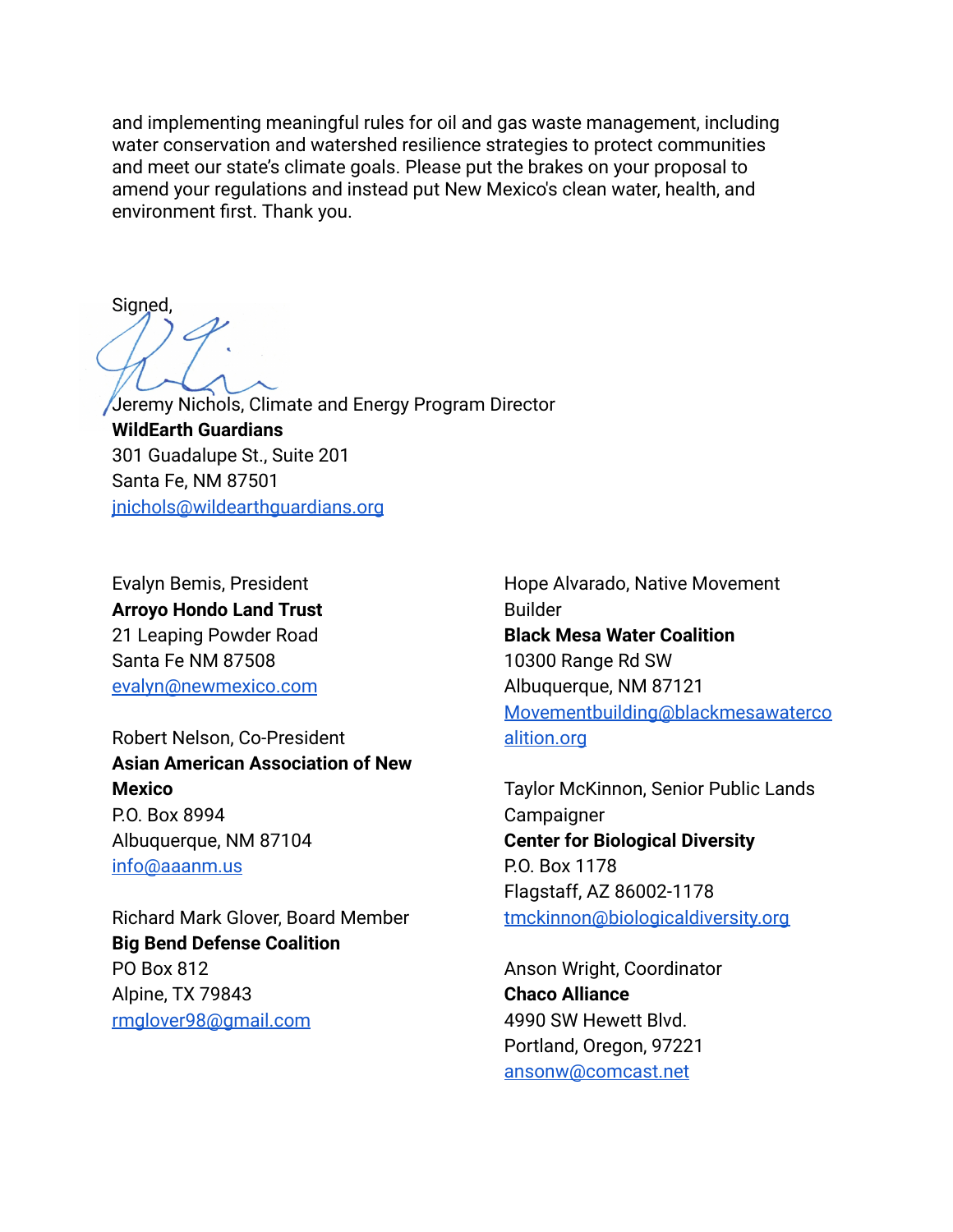Purly Rae Gates, Chief Investigator **Clean Energy Now Texas**  598 Lame Hoss Ln Driftwood, TX 78619 [purly@cleanenergynowtexas.org](mailto:purly@cleanenergynowtexas.org)

Ean Thomas Tafoya and Xochi Gaytan, Co-Chairs **Colorado Latino Forum**  3455 Ringsby Court Unit #111 Denver, CO 80216

Elaine Cimino, Director **Common Ground Rising**  907 Nyasa Rd SE Rio Rancho, NM 87124 [ecimino10@gmail.com](mailto:ecimino10@gmail.com) 

Rosalee Gonzalez, Co-Coordinator, North America Region **Continental Network of Indigenous Women of the Americas**  7113 W Linda Ln Chandler, AZ 85226 [Rosalee.Gonzalez@gmail.com](mailto:Rosalee.Gonzalez@gmail.com)

Maya van Rossum, the Delaware Riverkeeper **Delaware Riverkeeper Network**  925 Canal St, Suite 3701 Bristol, PA 19007 [keepermaya@delawareriverkeeper.org](mailto:keepermaya@delawareriverkeeper.org)

Carol Davis, Executive Director **Diné C.A.R.E.**  HCR 63 Box 272 Winslow, AZ, 86047 [carol.davis@dine-care.org](mailto:carol.davis@dine-care.org)

Miguel Acosta, Co-Director **Earth Care**  6600 Valentine Way, Building A Santa Fe, NM 87507 [info@earthcarenm.org](mailto:info@earthcarenm.org)

Margaret Wadsworth, Senior Organizer **Food and Water Action**  1616 P Street, NW Washington, DC 20036 [mwadsworth@fwwatch.org](mailto:mwadsworth@fwwatch.org)  (505) 750-2980

Jenni Siri, Coordinator **Frack Off Greater Chaco**  133 Damon St Belen, NM 87002 [info@frackoffchaco.org](mailto:info@frackoffchaco.org) 

Marguerita Hibbs, Coordinator **Frack Free Four Corners**  Post Office Box 646 Estancia, NM 87016 [info@frackfreefourcorners.org](mailto:info@frackfreefourcorners.org) 

Rebecca Sobel, Coordinator **Frack Free New Mexico**  903 West Alameda, #324 Santa Fe, NM 87501 [sobel.rebecca@gmail.com](mailto:sobel.rebecca@gmail.com) 

Earl James **Global Voice**  1 Puerto Way Santa Fe, NM 87508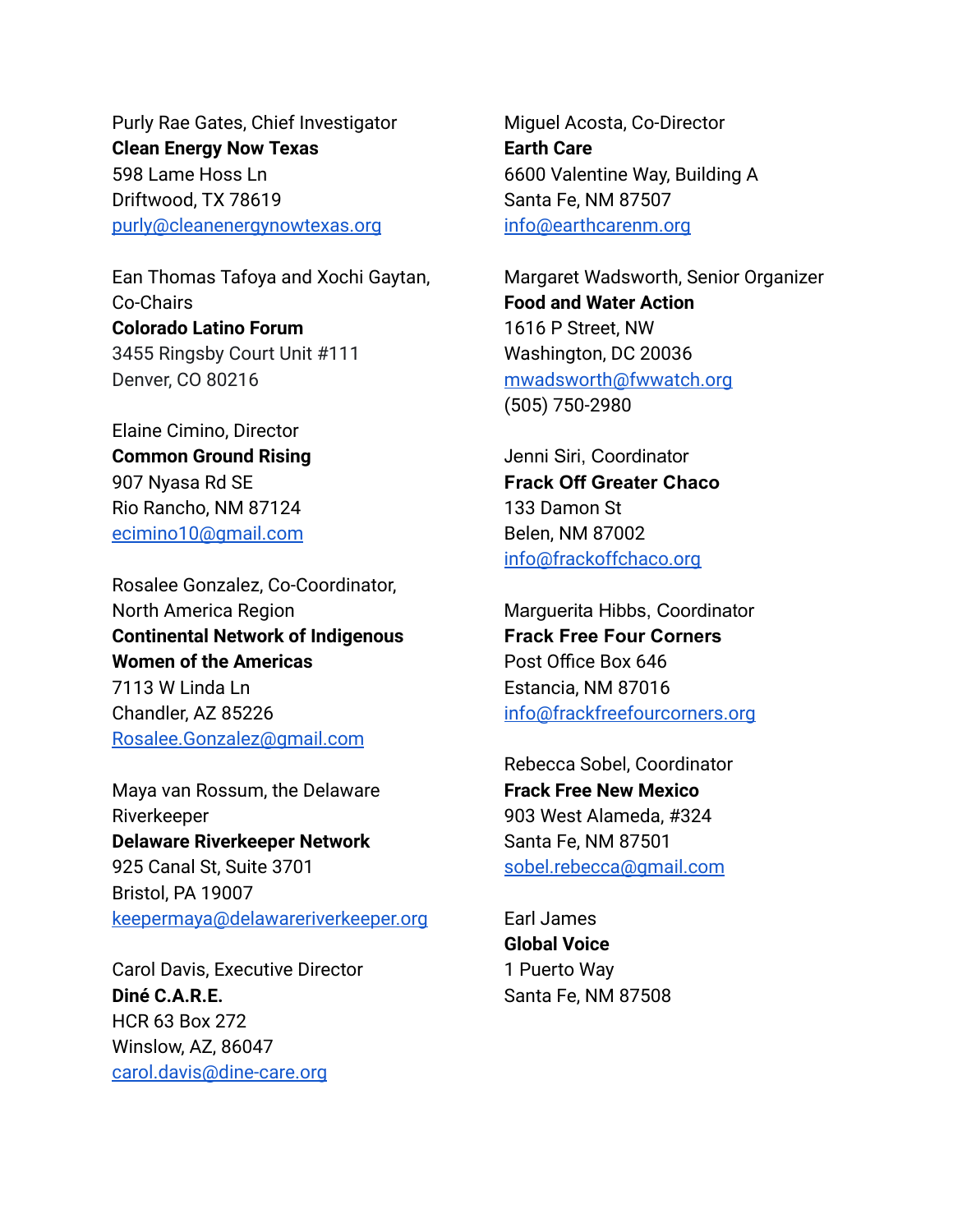Maya van Rossum, Founder **Green Amendments For The Generations**  925 Canal St, Suite 3701 Bristol, PA 19007 [maya@forthegenerations.org](mailto:maya@forthegenerations.org) 

Ean Thomas Tafoya, Colorado Organizer **Green Latinos Colorado**  1213 K St NW Suite 355 Washington, D.C., 20004 [eantafoya@greenlatinos.org](mailto:eantafoya@greenlatinos.org) 

Winona LaDuke, Executive Director **Honor the Earth**  607 Main Ave Callaway, MN 56521 [info@honorearth.org](mailto:info@honorearth.org) 

Joyce Bogosian, Eco-sustainable Development Consultant **JB Consulting**  6 Shiprock Peak Santa Fe NM 87508 [joycebogosian@gmail.com](mailto:joycebogosian@gmail.com) 

Susan Gordon, Coordinator **Multicultural Alliance for a Safe Environment**  P.O. Box 4524 Albuquerque, NM 87196 [sgordon@swuraniumimpacts.org](mailto:sgordon@swuraniumimpacts.org) 

Wendy Parker-Wood, Steering Committee Member **NastyWomenNM**  17 Garden Park Circle NW Albuquerque, NM 87107 [nastywomennm@gmail.com](mailto:nastywomennm@gmail.com)

## **Navajo Nation Council Delegate Daniel**

**E. Tso, Chair of Health, Education and** Human Services Representing Littlewater, Pueblo Pintado, Torreon, Whitehorse Lake, Baca/Brewitt, Casamero Lake, Ojo Encino, Counselor [danieltso@navajo-nsn.gov](mailto:danieltso@navajo-nsn.gov)

Mariel Nanasi, Executive Director **New Energy Economy**  600 Los Altos Norte St. Santa Fe, NM 87501 [mariel@seedsbeneaththesnow.com](mailto:mariel@seedsbeneaththesnow.com)

Collin Rees, Senior Analyst **Oil Change International**  714 G St. SE, Suite 202 Washington, DC 20003 [collin@priceofoil.org](mailto:collin@priceofoil.org) 

Wendy Volkmann, Co-Director **PNM Shareholders for a Responsible Future**  P.O. Box 6516 Santa Fe, NM 87502

Lucas Herndon, Deputy Director **ProgressNow New Mexico**  625 Silver Ave. SW Albuquerque, NM 87102 [Lucas@progressnownm.org](mailto:Lucas@progressnownm.org) 

Paul Gibson, Co-Founder **Retake Our Democracy**  P.O. Box 32464 Santa Fe, NM 87594 [paul@retakeourdemocracy.org](mailto:paul@retakeourdemocracy.org)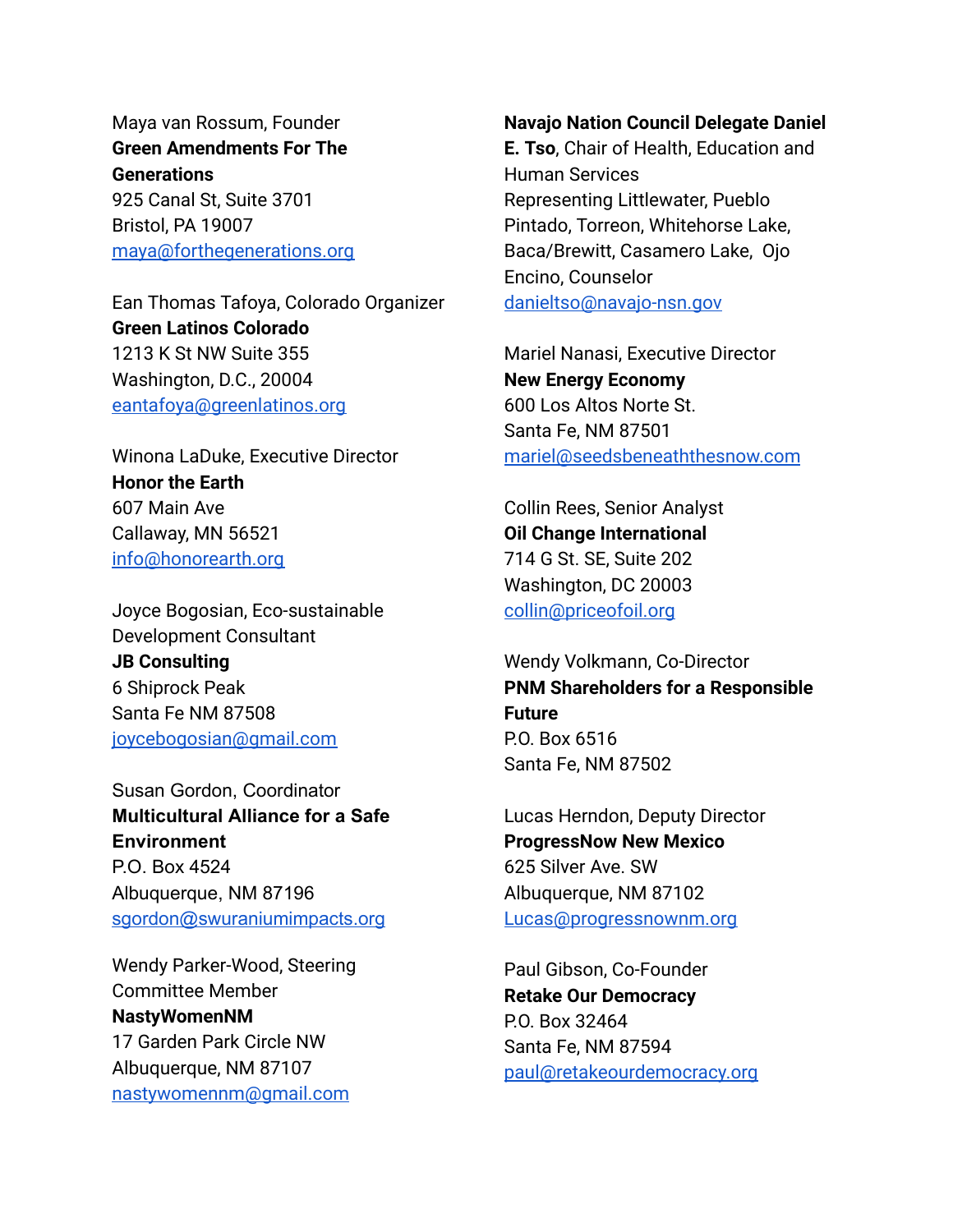Dr. Susan Selbin, Owner **Roadrunner LLC**  505 San Carlos Ct. SW Albuquerque, NM 87104 [ssselbin@hotmail.com](mailto:ssselbin@hotmail.com) 

Peggy Baker, Founder **Rio Arriba Concerned Citizens**  P.O. Box 12 Abiquiu, New Mexico 87510 [leigh633@earthlink.com](mailto:leigh633@earthlink.com) 

Mike Eisenfeld, Energy and Climate Program Manager **San Juan Citizens Alliance**  665 West Main St. Farmington, NM 87401 [mike@sanjuancitizens.org](mailto:mike@sanjuancitizens.org)

Bill Berg, Associate Director **Save RGV**  613 W. Saint Charles St. Brownsville, TX, 78520 [billberg42@gmail.com](mailto:billberg42@gmail.com) 

Debaura James, Representative **SEED (Securing Economic and Energy Democracy for SW NM)**  413 Ohio St. Silver City, NM 88061 [debauraperu@gmail.com](mailto:debauraperu@gmail.com)

Terry Sloan, Director **Southwest Native Cultures**  5704 Bartonwood Pl NE Albuquerque, NM 87111 [tas@sloancompany.net](mailto:tas@sloancompany.net)

Beata Tsosie and Kathy Sanchez, Environmental Health and Justice Program **Tewa Women United**  P.O. Box 397 Santa Cruz, NM 87567 [beata@tewawomenunited.org](mailto:beata@tewawomenunited.org) 

Mario Atencio, Executive Director **Torreon Community Alliance**  P.O. Box 1054 Cuba, NM 87013 [torreon.community.alliance@gmail.com](mailto:torreon.community.alliance@gmail.com)

Galen Knight, President **VitaleTherapeutics, Inc.**  P.O. Box 619 Canjilon, NM 87515-0619 [galenvtp@highfiber.com](mailto:galenvtp@highfiber.com)

Theresa Carmody, Director **Wagon Mound Development Association**  P.O. Box 354 Wagon Mound, NM 87752 [tcarmody51@yahoo.com](mailto:tcarmody51@yahoo.com)

Mark LeClaire, Organizer **We Are One River**  705 Granite NW Albuquerque, NM 87102 [mescladero@hotmail.com](mailto:mescladero@hotmail.com)

Artemisio Romero y Carver, Steering **Committee YUCCA Action**  6600 Valentine Way, Building A Santa Fe, NM 87507 [yucca@earthcarenm.org](mailto:yucca@earthcarenm.org)